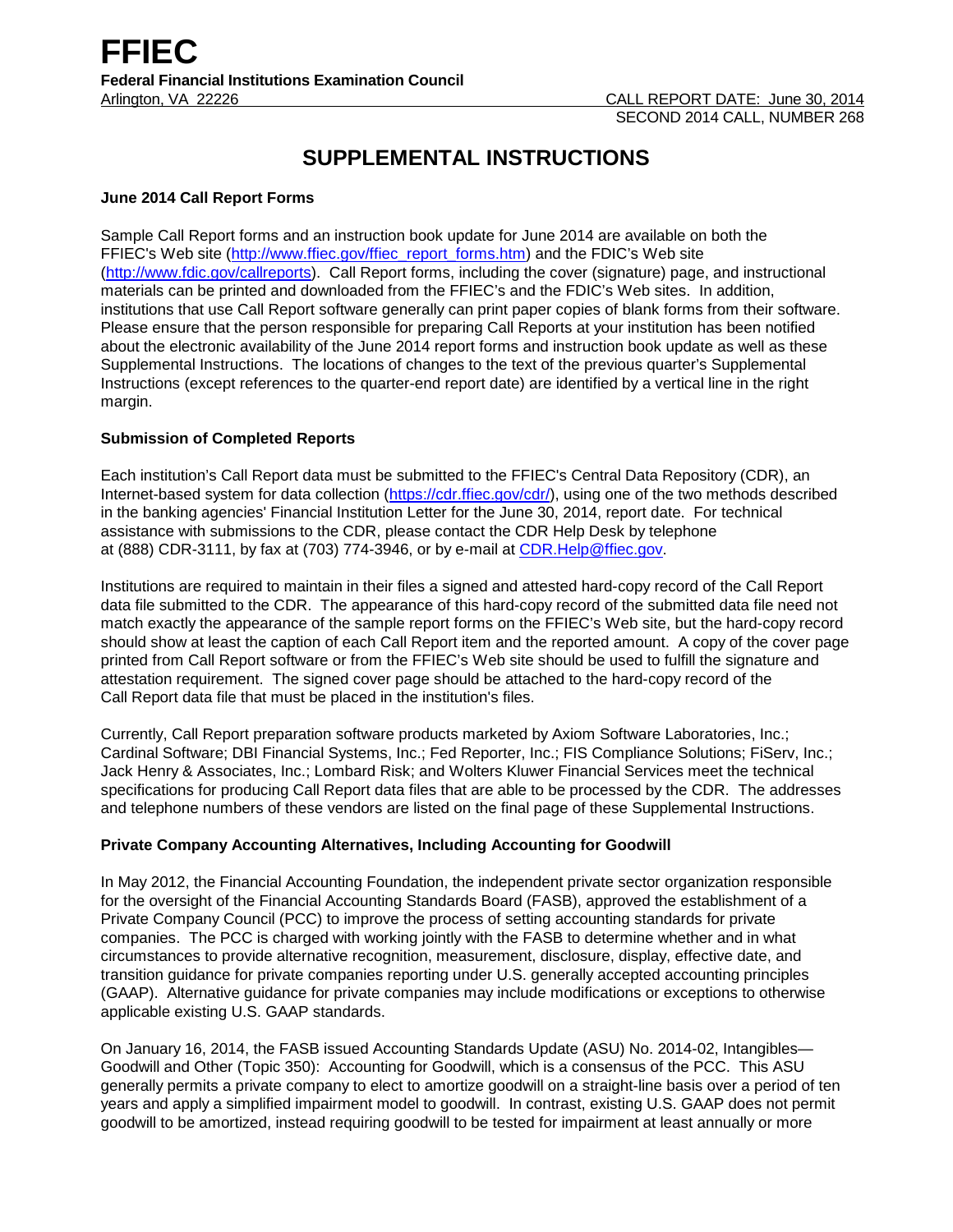frequently if certain conditions exist. The ASU's goodwill accounting alternative, if elected by a private company, is effective in annual periods beginning after December 15, 2014, and in interim periods within annual periods beginning after December 14, 2015. Application of the goodwill accounting alternative is permitted in earlier periods under certain circumstances.

The banking agencies are currently evaluating the legal and policy issues raised in allowing banks and savings associations that meet the private company definition to use private company accounting alternatives issued by the FASB, such as the goodwill accounting alternative in ASU No. 2014-02, for Call Report purposes. Until these issues are resolved, the agencies recommend that banks and savings associations should not apply the goodwill accounting alternative in ASU No. 2014-02 when preparing their Call Reports.

## **Reclassification of Residential Real Estate Collateralized Consumer Mortgage Loans upon Foreclosure**

In January 2014, the FASB issued Accounting Standards Update (ASU) No. 2014-04, "Reclassification of Residential Real Estate Collateralized Consumer Mortgage Loans upon Foreclosure," to address diversity in practice for when certain loan receivables should be derecognized and the real estate collateral recognized. The ASU updated guidance contained in Accounting Standards Codification Subtopic 310-40, Receivables – Troubled Debt Restructurings by Creditors (formerly FASB Statement No.15, "Accounting by Debtors and Creditors for Troubled Debt Restructurings," as amended).

Under prior accounting guidance, all loan receivables were reclassified to other real estate owned (OREO) when the institution, as creditor, obtained physical possession of the property, regardless of whether formal foreclosure proceedings had taken place. The new ASU clarifies when a creditor is considered to have received physical possession (resulting from an in-substance repossession or foreclosure) of residential real estate collateralizing a consumer mortgage loan. Under the new guidance, physical possession for these residential real estate properties is considered to have occurred and a loan receivable would be reclassified to OREO only upon:

- The institution obtaining legal title upon completion of a foreclosure even if the borrower has redemption rights that provide the borrower with a legal right for a period of time after foreclosure to reclaim the property by paying certain amounts specified by law, or
- The completion of a deed in lieu of foreclosure or similar legal agreement under which the borrower conveys all interest in the residential real estate property to the institution to satisfy the loan.

Other real estate owned in the form of 1-4 family residential properties, when held in domestic offices, is reported in Schedule RC-M, item 3.c, except for properties resulting from foreclosures on real estate backing "GNMA loans," which, at present, are reported in Schedule RC-M, item 3.f.

Loans secured by real estate other than consumer mortgage loans collateralized by residential real estate should continue to be reclassified to OREO when the institution has received physical possession of a borrower's real estate, regardless of whether formal foreclosure proceedings take place.

For institutions that are public business entities, as defined under U.S. generally accepted accounting principles, ASU 2014-04 is effective for fiscal years, and interim periods within those fiscal years, beginning after December 15, 2014. For example, institutions with a calendar year fiscal year that are public business entities must apply the ASU in their Call Reports beginning March 31, 2015. However, institutions that are not public business entities are not required to apply the guidance in ASU 2014-04 until annual periods beginning after December 15, 2014, and interim periods within annual periods beginning after December 15, 2015. Thus, institutions with a calendar year fiscal year that are not public business entities must apply the ASU in their December 31, 2015, and subsequent quarterly Call Reports. Earlier adoption of the guidance in ASU 2014-04 is permitted.

Entities can elect to apply the ASU on either a modified retrospective transition basis or a prospective transition basis. Applying the ASU on a prospective transition basis should be less complex for institutions than applying the ASU on a modified retrospective transition basis. Under the prospective transition method,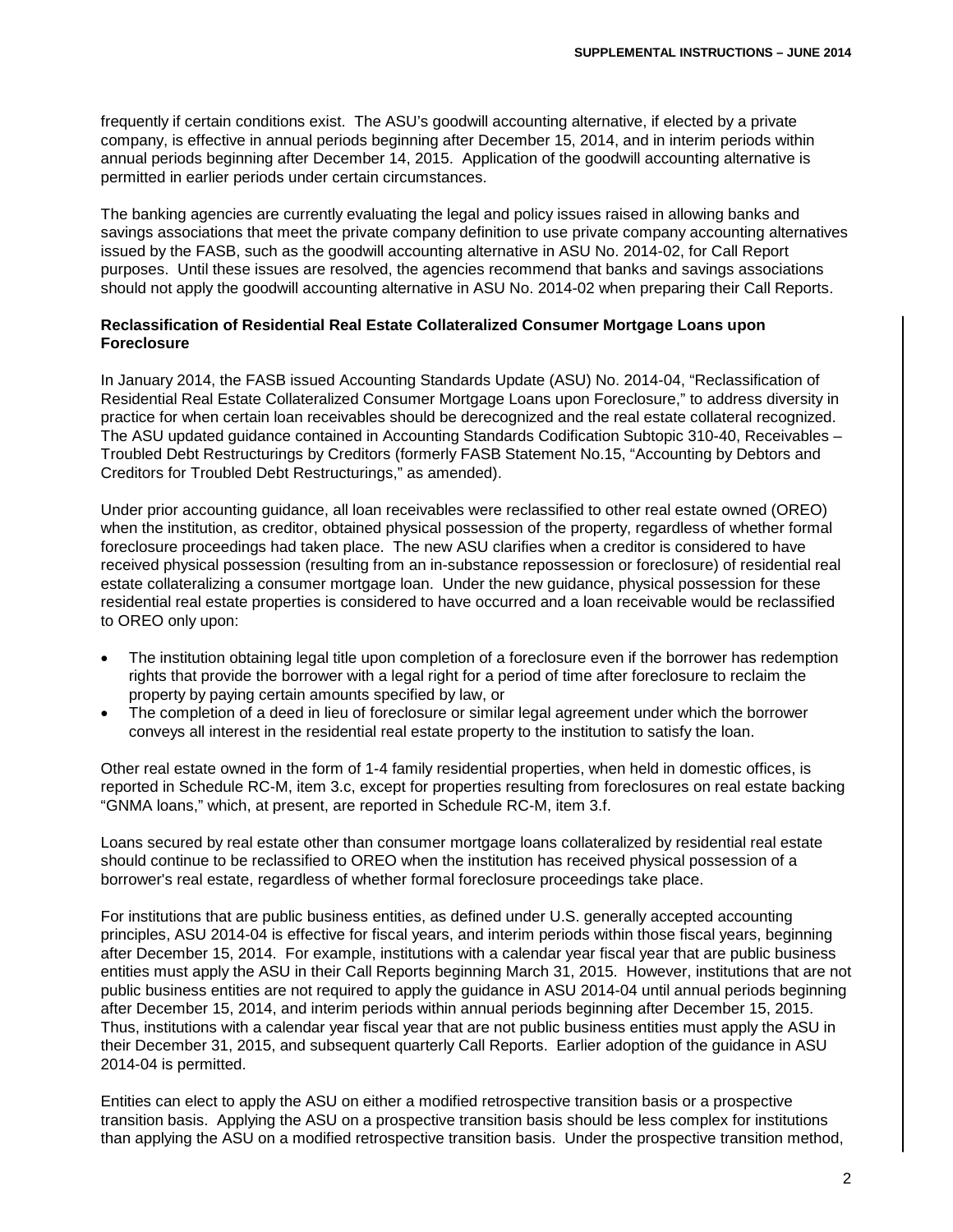an institution should apply the new guidance to all instances where it receives physical possession of residential real estate property collateralizing consumer mortgage loans that occur after the date of adoption of the ASU. Under the modified retrospective transition method, an institution should apply a cumulativeeffect adjustment to residential consumer mortgage loans and OREO existing as of the beginning of the annual period for which the ASU is effective. The cumulative-effect adjustment for this change in accounting principle should be reported in Schedule RI-A, item 2. As a result of adopting the ASU on a modified retrospective basis, assets reclassified from OREO to loans should be measured at the carrying value of the real estate at the date of adoption while assets reclassified from loans to OREO should be measured at the lower of the net amount of the loan receivable or the OREO property's fair value less costs to sell at the time of adoption.

For additional information, institutions should refer to ASU 2014-04, which is available at [http://www.fasb.org/jsp/FASB/Page/SectionPage&cid=1176156316498.](http://www.fasb.org/jsp/FASB/Page/SectionPage&cid=1176156316498)

### **Determining the Fair Value of Derivatives**

Accounting Standards Codification (ASC) Topic 820, Fair Value Measurement (formerly FASB Statement No. 157, "Fair Value Measurements"), defines fair value and establishes a framework for measuring fair value. As stated in ASC Topic 820, fair value is a market-based measurement, not an entity-specific measurement, and the fair value of a derivative position should be measured using the assumptions that market participants would use when pricing that position, including assumptions about risk. An entity should select inputs that are consistent with the characteristics of the derivative position that market participants would take into account in a transaction for the derivative asset or liability. In the absence of a Level 1 input, an entity should apply an adjustment, such as a premium or discount, when market participants would do so when determining the fair value of a derivative position, consistent with the unit of account. For derivatives, the unit of account generally is the individual transaction unless an entity has made an accounting policy decision to apply the exception in ASC Topic 820 pertaining to measuring the fair value of a group of financial instruments the entity manages on the basis of its net exposure to either market risks or credit risk.

When measuring the fair value of a derivative position that has a bid-ask spread, ASC Topic 820 does not preclude the use of mid-market pricing or other pricing conventions as a practical expedient for measuring the fair value within the bid-ask spread. An entity should determine the price within the bid-ask spread that is most representative of fair value, which is the price that would be received to sell the asset or paid to transfer the liability (i.e., an exit price), based on assumptions a market participant would use in a similar circumstance. An institution should maintain documented policies for determining the point within the bid-ask spread that is most representative of fair value and consistently apply those policies.

An entity is expected to apply all of its valuation policies and techniques for measuring fair value consistently over time. Nevertheless, ASC Topic 820 acknowledges that a change in valuation technique from one methodology to another that results in an equally or more representative measure of the fair value of a derivative position may be appropriate. However, it would be inappropriate for an entity to alter its valuation methodology or policies to achieve a desired financial reporting outcome. An example of an inappropriate change in valuation methodology that would result in a fair value estimate that would not be representative of a derivative position's exit price would be for an entity to migrate from a mid-market pricing convention to using a price within the bid-ask spread that is more advantageous to the entity to offset the impact of adverse changes in market prices or otherwise mask losses.

Unless its fair value measurement is categorized within Level 1, if there has been a change in valuation technique for a derivative position, ASC Topic 820 requires an entity to disclose that change and the reasons for making it in the notes to financial statements prepared in accordance with U.S. generally accepted accounting principles.

### **"Purchased" Loans Originated By Others**

When acquiring loans originated by others, institutions should consider whether the transaction should be accounted for as a purchase of the loans or as a secured borrowing (i.e., a loan to the originator) in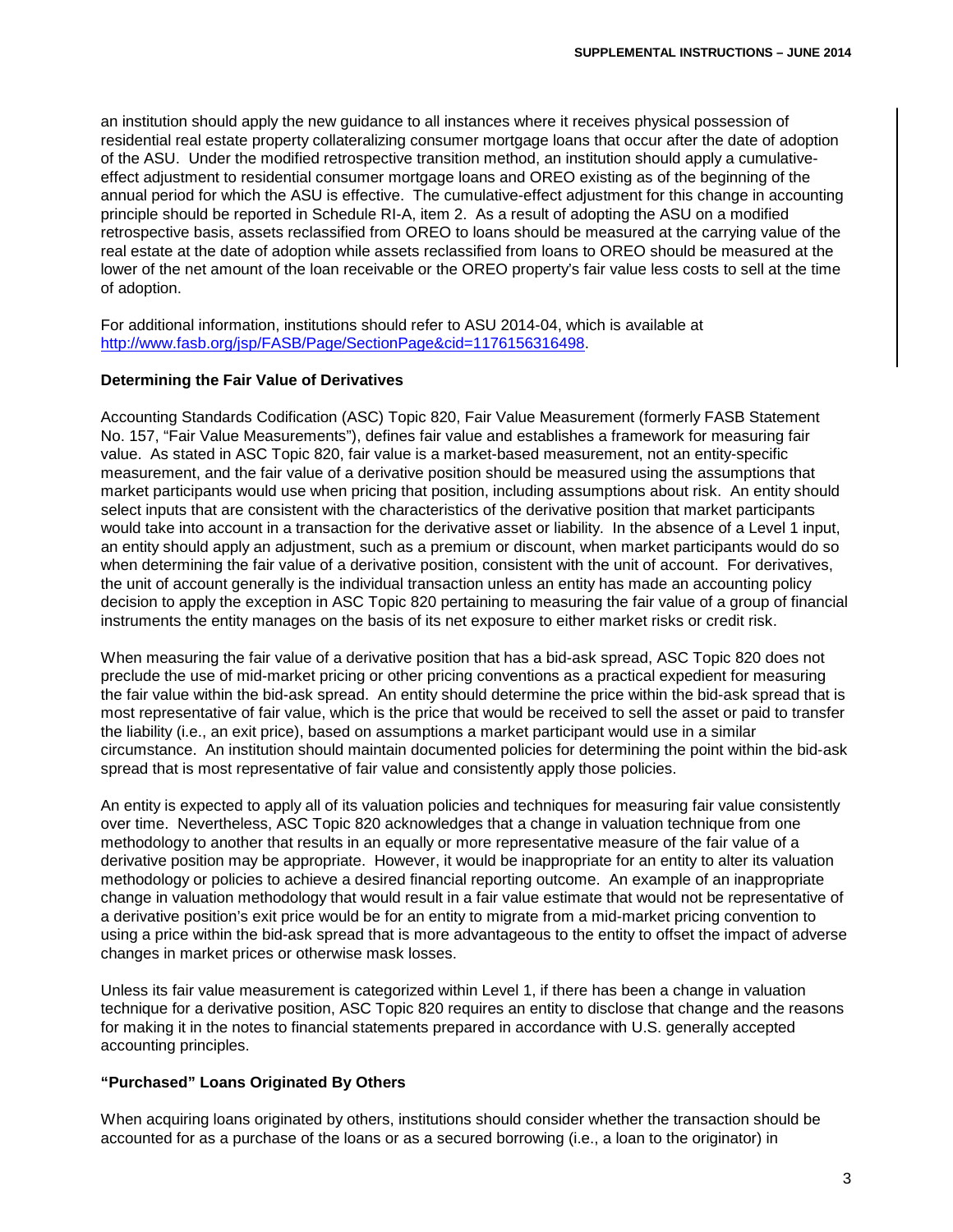accordance with ASC Topic 860, Transfers and Servicing (formerly FASB Statement No. 140, "Accounting for Transfers and Servicing of Financial Assets and Extinguishments of Liabilities," as amended). For the transaction to qualify as a sale by the originator to the acquiring institution, certain conditions must be met:

- First, unless the transfer is of an entire financial asset, the transferred portion of the financial asset must meet the definition of a participating interest.
- Second, the transfer must meet all of the conditions set forth in ASC Subtopic 860-10 to demonstrate that the transferor has surrendered control over the transferred financial assets.

For example, some institutions have entered into various residential mortgage loan purchase programs. These programs often function like traditional warehouse lines of credit; however, in some cases, the mortgage loan transfers are legally structured as purchases by the institution rather than as pledges of collateral to secure the funding. Under these programs, an institution provides funding to a mortgage loan originator while simultaneously obtaining an interest in the mortgage loans subject to a takeout commitment. A takeout commitment is a written commitment from an approved investor (generally, an unrelated third party) to purchase one or more mortgage loans from the originator.

Although the facts and circumstances of each program must be carefully evaluated to determine the appropriate accounting, an institution should generally account for a mortgage purchase program with continuing involvement by the originator, including takeout commitments, as a secured borrowing with pledge of collateral, i.e., a loan to the originator secured by the residential mortgage loans, rather than a purchase of mortgage loans.

When loans obtained in a mortgage purchase program do not qualify for sale accounting, the financing provided to the originator (if not held for trading purposes) should be reported in Call Report Schedule RC-C, part I, item 9.a, "Loans to nondepository financial institutions," and on the balance sheet in Schedule RC, item 4.a, "Loans and leases held for sale," or item 4.b, "Loans and leases, net of unearned income," as appropriate. For risk-based capital purposes, a loan to a mortgage loan originator secured by residential mortgages that is reported in Schedule RC-C, part I, item 9.a, should be assigned a 100 percent risk weight and included in column F of Schedule RC-R, item 38 or 39, based on its balance sheet classification.

In situations where the transaction between the mortgage loan originator and the transferee (acquiring) institution is accounted for as a secured borrowing with pledge of collateral, the transferee (acquiring) institution's designation of the financing provided to the originator as held for sale is appropriate only when the conditions in ASC Subtopic 310-10, Receivables – Overall (formerly AICPA Statement of Position 01-6, "Accounting by Certain Entities (Including Entities With Trade Receivables) That Lend to or Finance the Activities of Others") and the 2001 Interagency Guidance on Certain Loans Held for Sale have been met. In these situations, the mortgage loan originator's planned sale of the pledged collateral (i.e., the individual residential mortgage loans) to a takeout investor is not relevant to the transferee institution's designation of the loan to the originator as held for investment or held for sale. In situations where the transferee institution simultaneously extends a loan to the originator and transfers an interest (for example, a participation interest) in the loan to the originator to another party, the transfer to the other party also should be evaluated to determine whether the conditions in ASC Topic 860 for sale accounting treatment have been met. If this transfer qualifies to be accounted for as a sale, the portion of the loan to the originator that is retained by the transferee institution should be classified as held for investment when the transferee has the intent and ability to hold that portion for the foreseeable future or until maturity or payoff (which is generally in the near term).

### **Indemnification Assets and Accounting Standards Update No. 2012-06**

In October 2012, the FASB issued Accounting Standards Update (ASU) No. 2012-06, "Subsequent Accounting for an Indemnification Asset Recognized at the Acquisition Date as a Result of a Government-Assisted Acquisition of a Financial Institution," to address the subsequent measurement of an indemnification asset recognized in an acquisition of a financial institution that includes an FDIC loss-sharing agreement. This ASU amends ASC Topic 805, Business Combinations (formerly FASB Statement No. 141 (revised 2007),"Business Combinations"), which includes guidance applicable to FDIC-assisted acquisitions of failed institutions.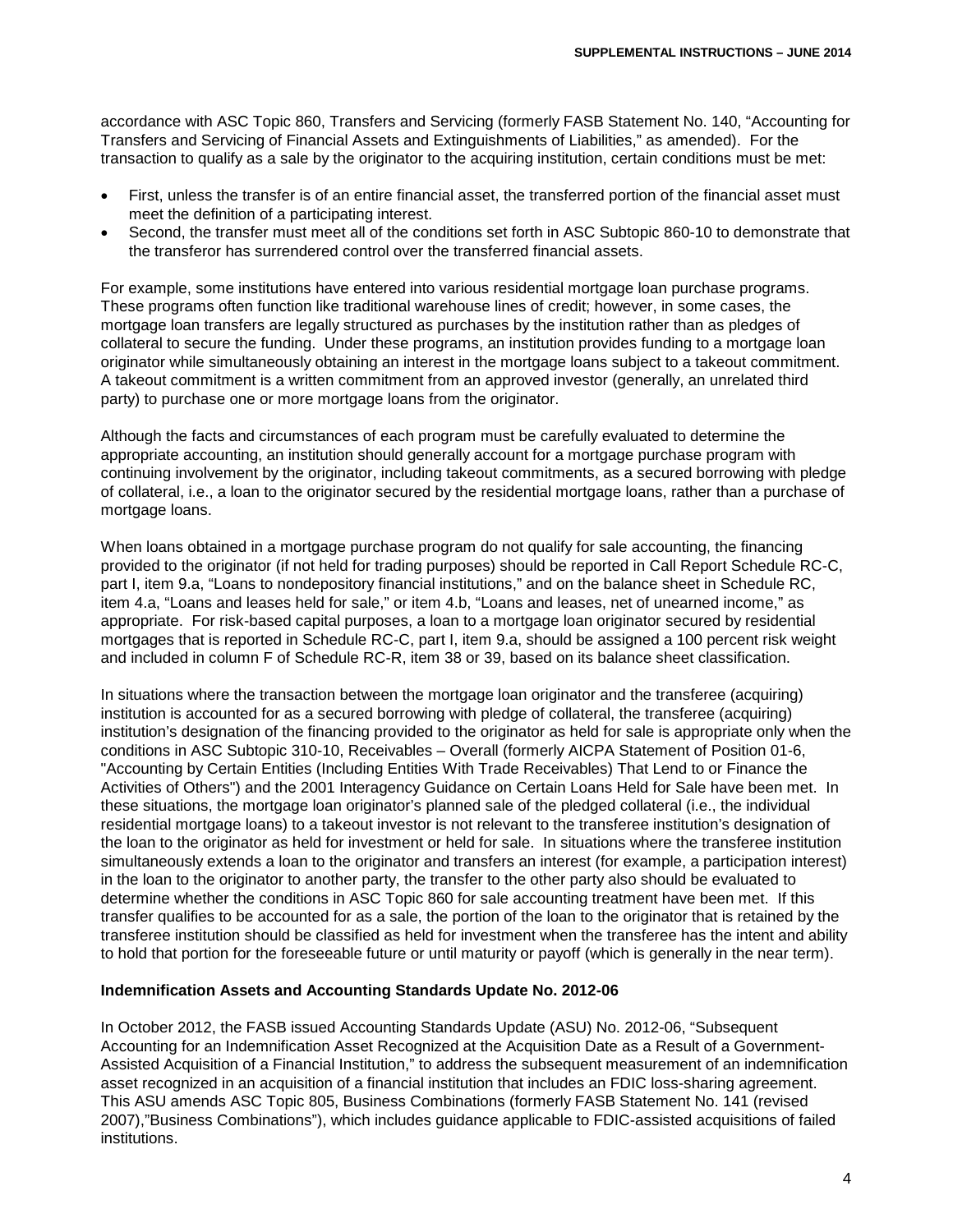Under the ASU, when an institution experiences a change in the cash flows expected to be collected on an FDIC loss-sharing indemnification asset because of a change in the cash flows expected to be collected on the assets covered by the loss-sharing agreement, the institution should account for the change in the measurement of the indemnification asset on the same basis as the change in the assets subject to indemnification. Any amortization of changes in the value of the indemnification asset should be limited to the lesser of the term of the indemnification agreement and the remaining life of the indemnified assets.

For additional information, institutions should refer to ASU 2012-06, which is available at [http://www.fasb.org/jsp/FASB/Page/SectionPage&cid=1176156316498.](http://www.fasb.org/jsp/FASB/Page/SectionPage&cid=1176156316498)

### **True-up Liability under an FDIC Loss-Sharing Agreement**

As discussed above, an insured depository institution that acquires a failed insured institution may enter into a loss-sharing agreement with the FDIC under which the FDIC agrees to absorb a portion of the losses on a specified pool of the failed institution's assets during a specified time period. The acquiring institution typically records an indemnification asset representing its right to receive payments from the FDIC for losses during the specified time period on assets covered under the loss-sharing agreement.

Since 2009, most loss-sharing agreements have included a true-up provision that may require the acquiring institution to reimburse the FDIC if cumulative losses in the acquired loss-share portfolio are less than the amount of losses claimed by the institution throughout the loss-sharing period. Typically, a true-up liability may result because the recovery period on the loss-share assets (e.g., eight years) is longer than the period during which the FDIC agrees to reimburse the acquiring institution for losses on the loss-share portfolio (e.g., five years).

Consistent with U.S. GAAP and the Glossary entry for "Offsetting" in the Call Report instructions, institutions are permitted to offset assets and liabilities recognized in the Report of Condition when a "right of setoff" exists. Under ASC Subtopic 210-20, Balance Sheet – Offsetting (formerly FASB Interpretation No. 39, "Offsetting of Amounts Related to Certain Contracts"), in general, a right of setoff exists when a reporting institution and another party each owes the other determinable amounts, the reporting institution has the right to set off the amounts each party owes and also intends to set off, and the right of setoff is enforceable at law. Because the conditions for the existence of a right of offset in ASC Subtopic 210-20 normally would not be met with respect to an indemnification asset and a true-up liability under a loss-sharing agreement with the FDIC, this asset and liability should not be netted for Call Report purposes. Therefore, institutions should report the indemnification asset gross (i.e., without regard to any true-up liability) in item 6 of Schedule RC-F, Other Assets, and any true-up liability in item 4 of Schedule RC-G, Other Liabilities.

In addition, an institution should not continue to report assets covered by loss-sharing agreements in Schedule RC-M, item 13 (and in Schedule RC-N, item 11, if appropriate) after the expiration of the loss-sharing period even if the terms of the loss-sharing agreement require reimbursements from the institution to the FDIC for certain amounts during the recovery period.

### **Troubled Debt Restructurings and Current Market Interest Rates**

Many institutions are restructuring or modifying the terms of loans through workout programs, renewals, extensions, or other means to provide payment relief for borrowers who have suffered deterioration in their financial condition. Such loan restructurings may include, but are not limited to, reductions in principal or accrued interest, reductions in interest rates, and extensions of the maturity date. Modifications may be executed at the original contractual interest rate on the loan, a current market interest rate, or a below-market interest rate. Many of these loan modifications meet the definition of a troubled debt restructuring (TDR).

The TDR accounting and reporting standards are set forth in ASC Subtopic 310-40, Receivables – Troubled Debt Restructurings by Creditors (formerly FASB Statement No. 15, "Accounting by Debtors and Creditors for Troubled Debt Restructurings," as amended). This guidance specifies that a restructuring of a debt constitutes a TDR if, at the date of restructuring, the creditor for economic or legal reasons related to a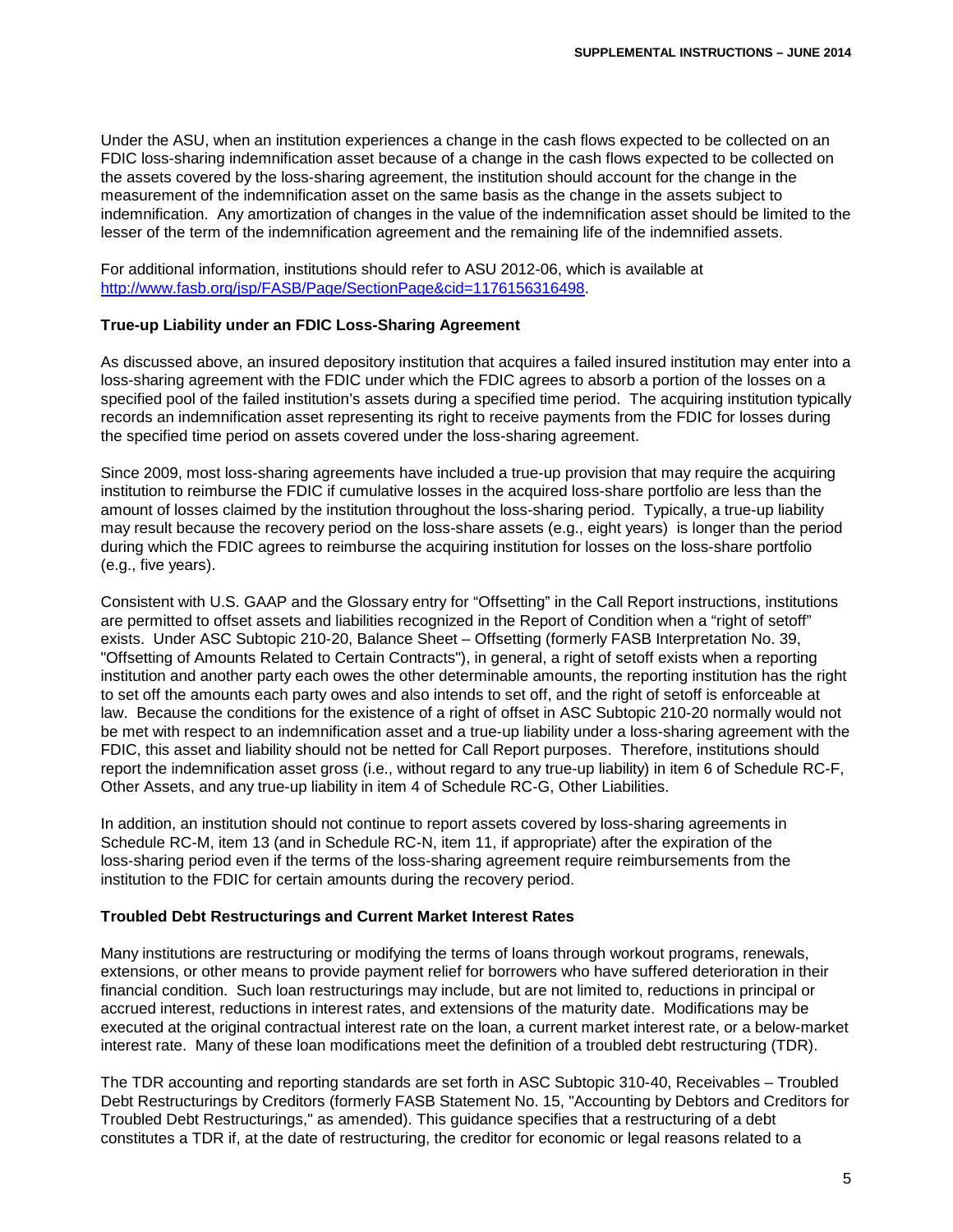debtor's financial difficulties grants a concession to the debtor that it would not otherwise consider. The creditor's concession may include a restructuring of the terms of a debt to alleviate the burden of the debtor's near-term cash requirements, such as a modification of terms to reduce or defer cash payments required of the debtor in the near future to help the debtor attempt to improve its financial condition and eventually be able to pay the creditor.

The stated interest rate charged to the borrower after a loan restructuring may be greater than or equal to interest rates available in the marketplace for similar types of loans to nontroubled borrowers at the time of the restructuring. Some institutions have concluded that these restructurings are not TDRs; however, this conclusion may be inappropriate. In reaching this conclusion, these institutions may not have considered all of the facts and circumstances associated with the loan modification besides the interest rate. An interest rate on a modified loan greater than or equal to those available in the marketplace for similar loans to nontroubled borrowers does not in and of itself preclude a modification from being designated as a TDR. Rather, when evaluating a loan modification to a borrower experiencing financial difficulties, an analysis of all facts and circumstances is necessary to determine whether the institution has made a concession to the borrower with respect to the market interest rate or has made some other type of concession that could trigger TDR accounting and disclosure (for example, terms or conditions outside of the institution's policies or common market practices). If TDR accounting and disclosure is appropriate, the institution must determine how the modified or restructured loan should be reported in the Call Report.

Generally, a restructured loan yields a current market interest rate if the restructuring agreement specifies an interest rate greater than or equal to the rate that the institution was willing to accept at the time of the restructuring for a new loan with comparable risk. A restructured loan does not yield a market interest rate simply because the interest rate charged under the restructuring agreement has not been reduced. In addition, when a modification results in an increase (either temporary or permanent) in the contractual interest rate, the increased interest rate cannot be presumed to be an interest rate that is at or above market. Therefore, in determining whether a loan has been modified at a market interest rate, an institution should analyze the borrower's current financial condition and compare the rate on the modified loan to rates the institution would charge customers with similar financial characteristics on similar types of loans. This determination requires the use of judgment and should include an analysis of credit history and scores, loanto-value ratios or other collateral protection, the borrower's ability to generate cash flow sufficient to meet the repayment terms, and other factors normally considered when underwriting and pricing loans.

Likewise, a change in the interest rate on a modified or restructured loan does not necessarily mean that the modification is a TDR. For example, a creditor may lower the interest rate to maintain a relationship with a debtor that can readily obtain funds from other sources. To be a TDR, the borrower must also be experiencing financial difficulties. The evaluation of whether a borrower is experiencing financial difficulties is based upon individual facts and circumstances and requires the use of judgment when determining if a modification of the borrower's loan should be accounted for and reported as a TDR.

In the Call Report, until a loan that is a TDR is paid in full or otherwise settled, sold, or charged off, the loan must be reported in the appropriate loan category in Schedule RC-C, part I, items 1 through 9, and in the appropriate loan category in:

- Schedule RC-C, part I, Memorandum item 1, if it is in compliance with its modified terms, or
- Schedule RC-N, Memorandum item 1, if it is not in compliance with its modified terms.

However, for a loan that is a TDR (for example, because of a modification that includes a reduction in principal), if the restructuring agreement specifies an interest rate that is a market interest rate at the time of restructuring and the loan is in compliance with its modified terms, the loan need not continue to be reported as a TDR in Schedule RC-C, part I, Memorandum item 1, in calendar years after the year in which the restructuring took place. To be considered in compliance with its modified terms, a loan that is a TDR must be in accrual status and must be current or less than 30 days past due on its contractual principal and interest payments under the modified repayment terms.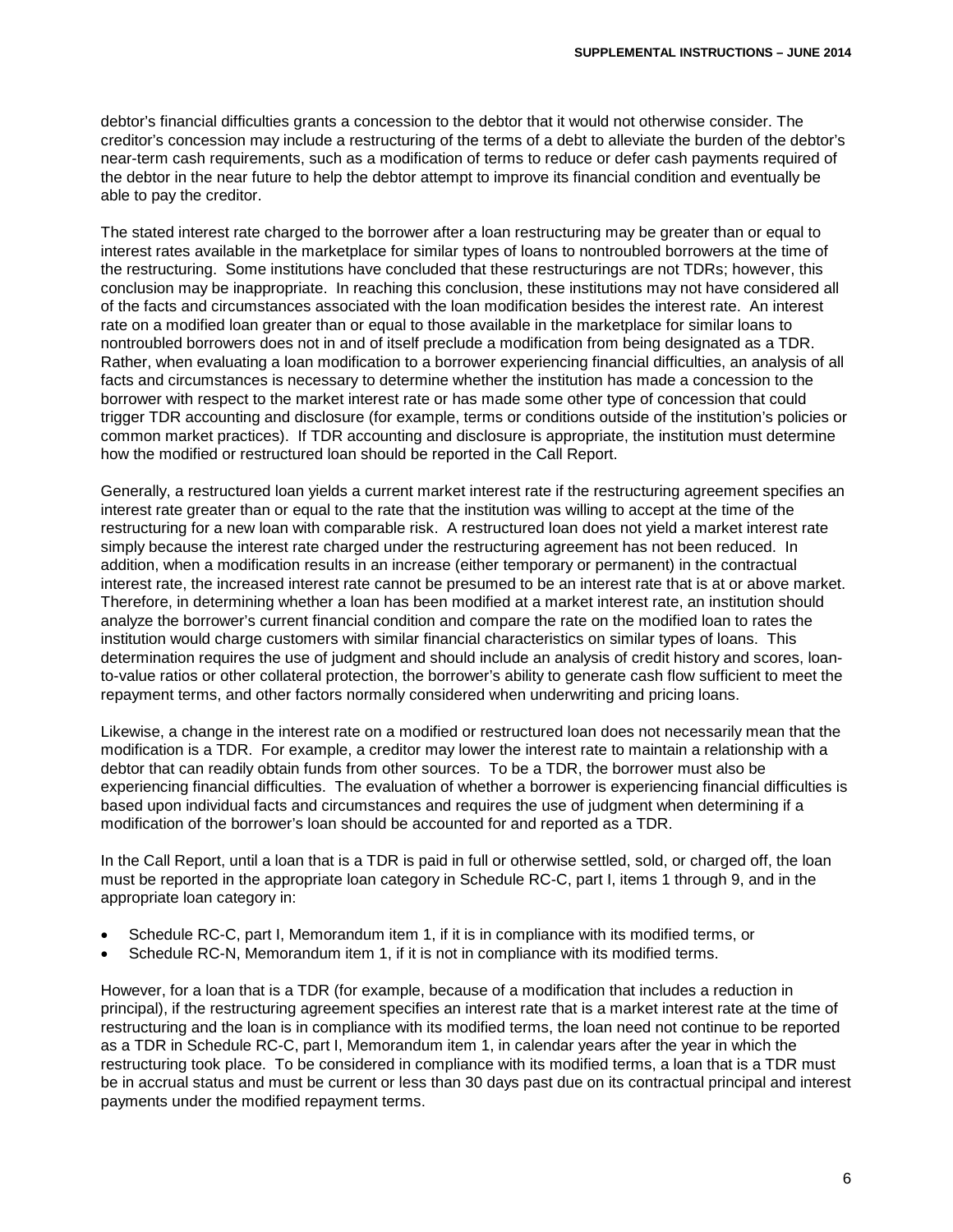A loan restructured in a TDR is an impaired loan. Thus, all TDRs must be measured for impairment in accordance with ASC Subtopic 310-10, Receivables – Overall (formerly FASB Statement No. 114, "Accounting by Creditors for Impairment of a Loan," as amended), and the Glossary entry for "Loan Impairment." Consistent with ASC Subtopic 310-10, TDRs may be aggregated and measured for impairment with other impaired loans that share common risk characteristics by using historical statistics, such as average recovery period and average amount recovered, along with a composite effective interest rate. The outcome of applying such an aggregation approach must be consistent with the impairment measurement methods prescribed in ASC Subtopic 310-10 and the "Loan Impairment" Glossary entry for loans that are individually considered impaired (i.e., the present value of expected future cash flows discounted at the loan's original effective interest rate or the loan's observable market price if the loan is not collateral dependent; the fair value of the collateral – less estimated costs to sell, if appropriate – if the loan is collateral dependent). Thus, an institution applying the aggregation approach to TDRs should not use the measurement method prescribed in ASC Subtopic 450-20, Contingencies – Loss Contingencies (formerly FASB Statement No. 5, "Accounting for Contingencies") for loans not individually considered impaired that are collectively evaluated for impairment. When a loan not previously considered individually impaired is restructured and determined to be a TDR, absent a partial charge-off, it generally is not appropriate for the impairment estimate on the loan to decline as a result of the change from the impairment measurement method prescribed in ASC Subtopic 450-20 to the methods prescribed in ASC Subtopic 310-10.

For further information, see the Glossary entry for "Troubled Debt Restructurings" and the instructions for Schedules RC-C, part I, and RC-N.

## **Troubled Debt Restructurings and Accounting Standards Update No. 2011-02**

In April 2011, the FASB issued Accounting Standards Update (ASU) No. 2011-02, "A Creditor's Determination of Whether a Restructuring Is a Troubled Debt Restructuring," to provide additional guidance to help creditors determine whether a concession has been granted to a borrower and whether a borrower is experiencing financial difficulties. The guidance is also intended to reduce diversity in practice in identifying and reporting TDRs. Institutions are expected to apply the guidance in ASU No. 2011-02 and to continue to follow the accounting and reporting guidance on TDRs in the preceding section of these Supplemental Instructions and in the Call Report instruction book.

ASU 2011-02 reiterates that the two conditions mentioned in the preceding section, "Troubled Debt Restructurings and Current Market Interest Rates," must exist in order for a loan modification to be deemed a TDR: (1) an institution must grant a concession to the borrower as part of the modification and (2) the borrower must be experiencing financial difficulties. The ASU explains that an institution may determine that a borrower is experiencing financial difficulties if it is probable that the borrower will default on any of its debts in the foreseeable future. The borrower does not have to be in default at the time of the modification. Other possible factors that should be considered in evaluating whether a borrower is experiencing financial difficulties is if the borrower has declared (or is in the process of declaring) bankruptcy, the creditor does not expect the borrower's cash flows to be sufficient to service its debt under the existing terms, or there is substantial doubt about an entity's ability to continue as a going concern.

Another important aspect of the ASU is that it prohibits financial institutions from using the effective interest rate test included in the TDR guidance for borrowers in ASC Subtopic 470-60, Debt – Troubled Debt Restructurings by Debtors, when determining whether the creditor has granted a concession as part of a loan modification. However, as explained in ASU 2011-02, if a borrower does not have access to funds at a market rate of interest for similar debt, the rate on the modified loan is considered to be a below-market rate and may be an indicator that the institution has granted a concession to the borrower. In this situation, a creditor must consider all aspects of the loan modification in determining whether it has granted a concession.

Furthermore, the ASU provides new guidance regarding insignificant delays in payment as part of a loan modification. If, after analysis of all facts and circumstances, a creditor determines that a delay in payment is insignificant, the creditor has not granted a concession to the borrower. This determination requires judgment and should consider many factors, including, but not limited to, the amount of the delayed payments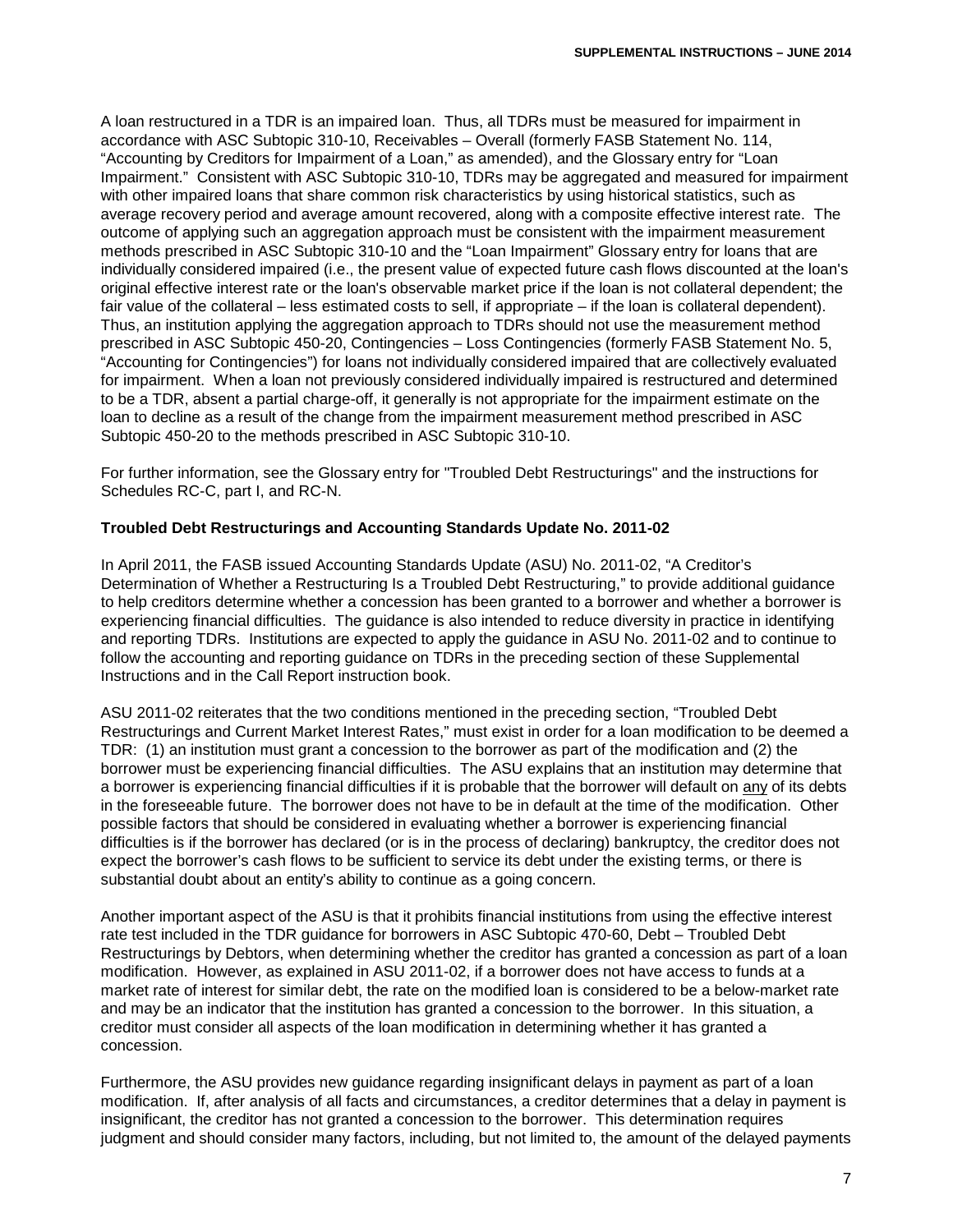in relation to the loan's unpaid principal or collateral value, the frequency of payments due on the loan, the original contractual maturity, and the original expected duration of the loan.

For additional information, institutions should refer to ASU 2011-02, which is available at [http://www.fasb.org/jsp/FASB/Page/SectionPage&cid=1176156316498.](http://www.fasb.org/jsp/FASB/Page/SectionPage&cid=1176156316498)

#### **Other-Than-Temporary Impairment of Debt Securities**

Under ASC Subtopic 320-10, Investments-Debt and Equity Securities – Overall (formerly FASB Statement No. 115, "Accounting for Certain Investments in Debt and Equity Securities," as amended), an individual debt security classified as either held-to-maturity or available-for-sale is considered impaired when the security's fair value is less than its amortized cost. If an individual security is impaired, an institution must assess whether the impairment is other-than-temporary. An impairment is considered other-than-temporary if the institution intends to sell the debt security or, after considering all available evidence, determines that it is more likely than not it will be required to sell the security before the recovery of its amortized cost basis. (This latter condition would be met, for example, if the institution's regulatory requirements, cash or working capital requirements, or contractual obligations indicate that the security will be required to be sold before a forecasted recovery occurs). In these circumstances, the entire difference between the security's amortized cost basis and its fair value at the balance sheet date is the other-than-temporary impairment that the institution must recognize in earnings. An other-than-temporary impairment also occurs when an individual available-for-sale or held-to-maturity security sustains a credit loss. For further information, institutions should refer to ASC Subtopic 320-10 and the Glossary entry for "Securities Activities" in the Call Report instructions.

For regulatory capital purposes for an institution that is not an advanced approaches institution, any otherthan-temporary impairment losses on both held-to-maturity and available-for-sale debt securities related to factors other than credit that are reported, net of applicable taxes, in Schedule RC, item 26.b, "Accumulated other comprehensive income," should be included in Schedule RC-R, Part I.A, item 2, together with the net unrealized gains (losses) on available-for-sale securities that are reported in Part I.A, item 2. Furthermore, when determining the regulatory capital limit for deferred tax assets, an institution that is not an advanced approaches institution may, but is not required to, adjust the reported amount of its deferred tax assets for any deferred tax assets arising from other-than-temporary impairment losses reported, net of applicable taxes, in Schedule RC, item 26.b, "Accumulated other comprehensive income." An institution must follow a consistent approach over time with respect to this adjustment to the reported amount of deferred tax assets.

In addition, when risk-weighting a held-to-maturity debt security for which an other-than-temporary impairment loss related to factors other than credit was previously recognized in other comprehensive income, include the carrying value of the debt security in column A of Schedule RC-R, Part II, item 35. Then, include the pretax amount of this impairment loss that has not yet been accreted from accumulated other comprehensive income to the carrying value of the security as a negative number in column B of Schedule RC-R, Part II, item 35, and include the amortized cost of the security in the appropriate risk-weight category column of item 35 (provided the security is not a purchased subordinated security that is not eligible for the ratingsbased approach). For a security on which an other-than-temporary impairment loss has been recognized, amortized cost is the security's previous amortized cost as of the date of the most recently recognized otherthan-temporary impairment loss less the amount of impairment loss recognized in earnings adjusted for subsequent accretion of interest income and payments received on the security.

#### **Amending Previously Submitted Report Data**

Should your institution find that it needs to revise previously submitted Call Report data, please make the appropriate changes to the data, ensure that the revised data passes the FFIEC-published validation criteria, and submit the revised data file to the CDR using one of the two methods described in the banking agencies' Financial Institution Letter for the June 30, 2014, report date. For technical assistance with the submission of amendments to the CDR, please contact the CDR Help Desk by telephone at (888) CDR-3111, by fax at (703) 774-3946, or by e-mail at CDR.Help@ffiec.gov.